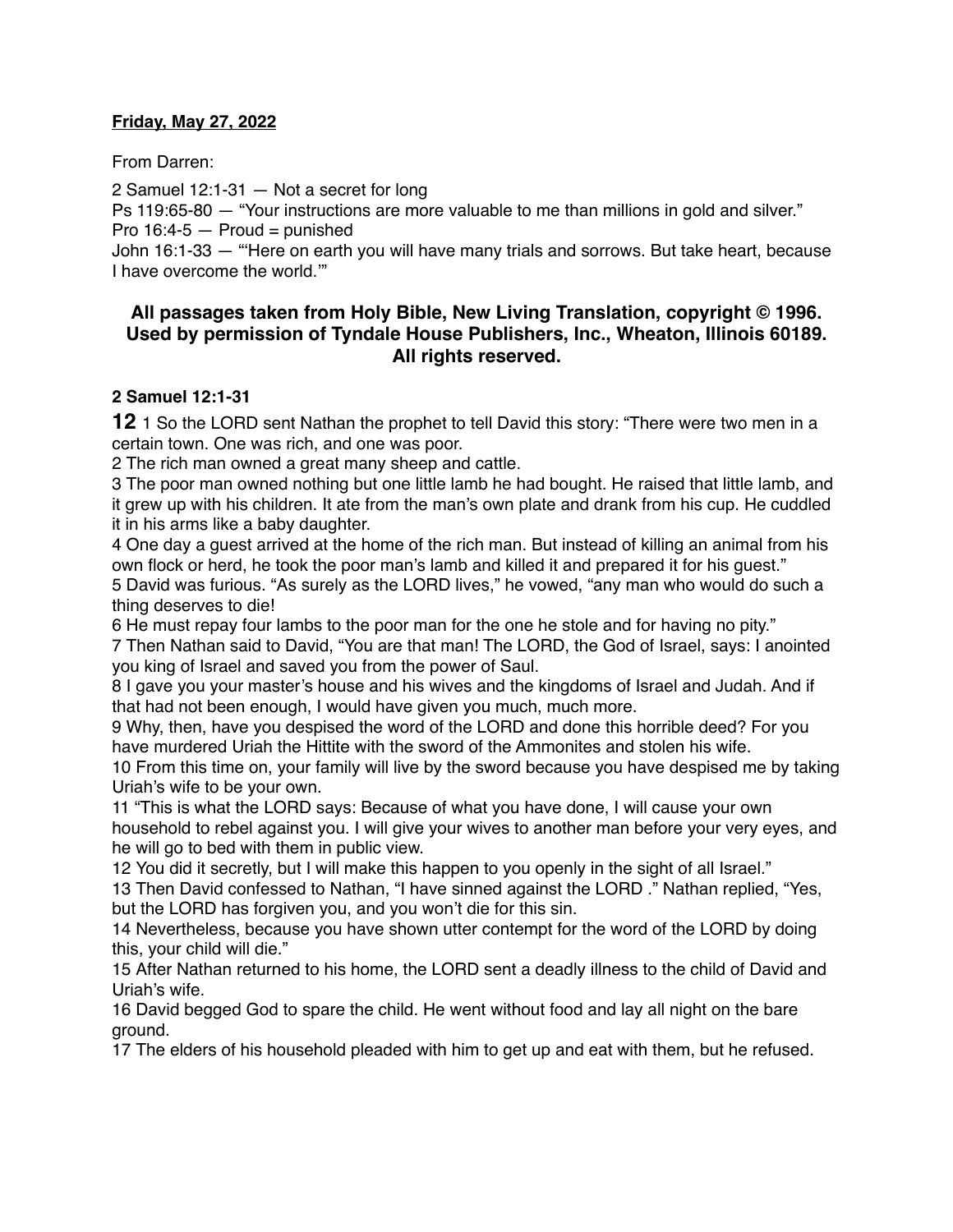18 Then on the seventh day the child died. David's advisers were afraid to tell him. "He wouldn't listen to reason while the child was ill," they said. "What drastic thing will he do when we tell him the child is dead?"

19 When David saw them whispering, he realized what had happened. "Is the child dead?" he asked. "Yes," they replied, "he is dead."

20 Then David got up from the ground, washed himself, put on lotions, and changed his clothes. He went to the Tabernacle and worshiped the LORD . After that, he returned to the palace and was served food and ate.

21 His advisers were amazed. "We don't understand you," they told him. "While the child was still living, you wept and refused to eat. But now that the child is dead, you have stopped your mourning and are eating again."

22 David replied, "I fasted and wept while the child was alive, for I said, 'Perhaps the LORD will be gracious to me and let the child live.'

23 But why should I fast when he is dead? Can I bring him back again? I will go to him one day, but he cannot return to me."

24 Then David comforted Bathsheba, his wife, and slept with her. She became pregnant and gave birth to a son, and David named him Solomon. The LORD loved the child

25 and sent word through Nathan the prophet that they should name him Jedidiah (which means "beloved of the LORD "), as the LORD had commanded.

26 Meanwhile, Joab was fighting against Rabbah, the capital of Ammon, and he captured the royal fortifications.

27 Joab sent messengers to tell David, "I have fought against Rabbah and captured its water supply.

28 Now bring the rest of the army and capture the city. Otherwise, I will capture it and get credit for the victory."

29 So David gathered the rest of the army and went to Rabbah, and he fought against it and captured it.

30 David removed the crown from the king's head, and it was placed on his own head. The crown was made of gold and set with gems, and it weighed seventy-five pounds. David took a vast amount of plunder from the city.

31 He also made slaves of the people of Rabbah and forced them to labor with saws, iron picks, and iron axes, and to work in the brick kilns. That is how he dealt with the people of all the Ammonite towns. Then David and all the army returned to Jerusalem.

# **Psalm 119:65-80**

**119** 65 You have done many good things for me, LORD, just as you promised.

66 I believe in your commands; now teach me good judgment and knowledge.

67 I used to wander off until you disciplined me; but now I closely follow your word.

68 You are good and do only good; teach me your decrees.

69 Arrogant people smear me with lies, but in truth I obey your commandments with all my heart.

70 Their hearts are dull and stupid, but I delight in your instructions.

71 My suffering was good for me, for it taught me to pay attention to your decrees.

72 Your instructions are more valuable to me than millions in gold and silver.

73 You made me; you created me. Now give me the sense to follow your commands.

74 May all who fear you find in me a cause for joy, for I have put my hope in your word.

75 I know, O LORD, that your regulations are fair; you disciplined me because I needed it.

76 Now let your unfailing love comfort me, just as you promised me, your servant.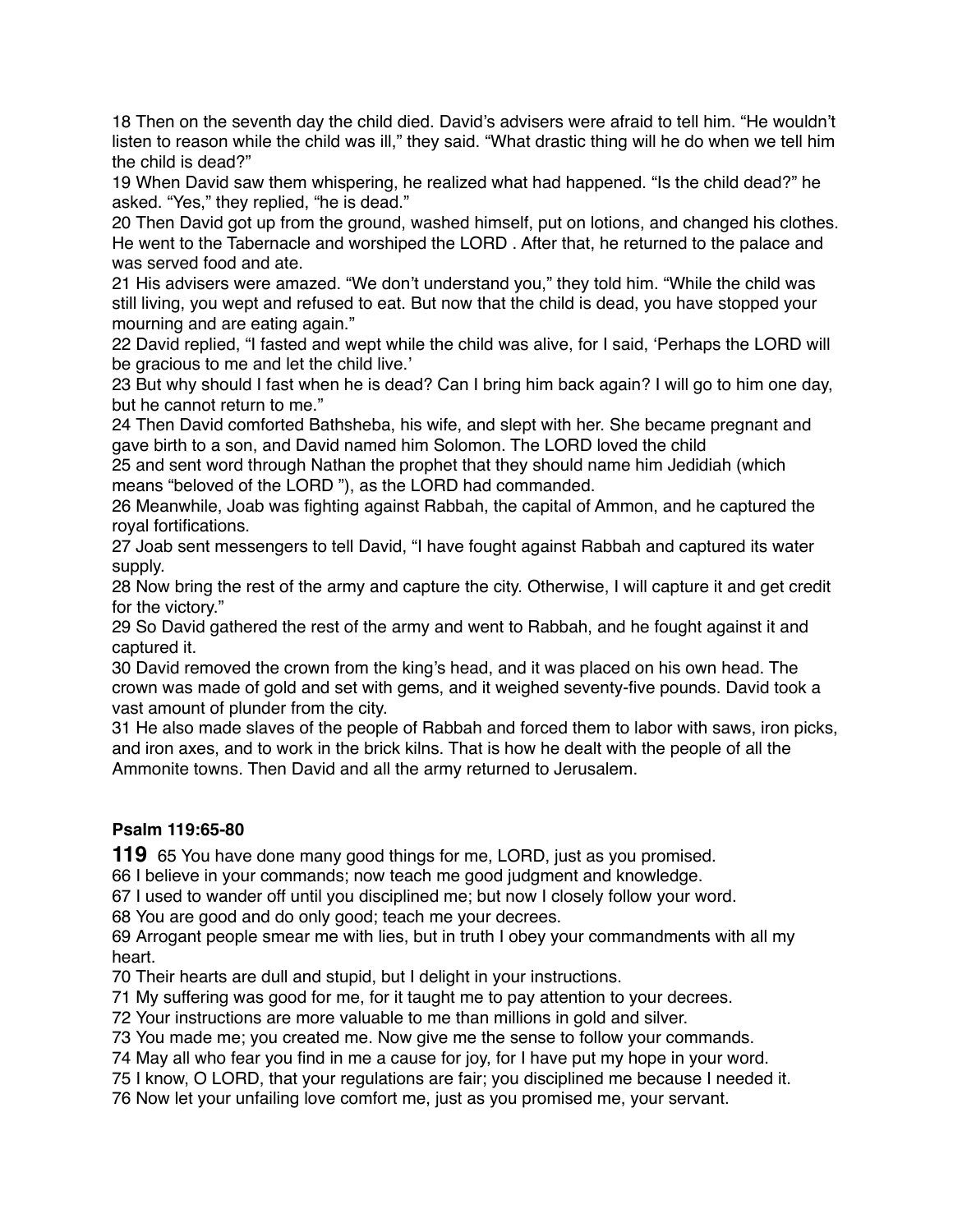Surround me with your tender mercies so I may live, for your instructions are my delight. Bring disgrace upon the arrogant people who lied about me; meanwhile, I will concentrate on your commandments.

Let me be united with all who fear you, with those who know your laws.

May I be blameless in keeping your decrees; then I will never be ashamed.

# **Proverbs 16:4-5**

4 The LORD has made everything for his own purposes, even the wicked for a day of disaster.

The LORD detests the proud; they will surely be punished.

# **John 16:1-33**

1 "I have told you these things so that you won't abandon your faith.

 For you will be expelled from the synagogues, and the time is coming when those who kill you will think they are doing a holy service for God.

This is because they have never known the Father or me.

 Yes, I'm telling you these things now, so that when they happen, you will remember my warning. I didn't tell you earlier because I was going to be with you for a while longer.

 "But now I am going away to the one who sent me, and not one of you is asking where I am going.

Instead, you grieve because of what I've told you.

 But in fact, it is best for you that I go away, because if I don't, the Advocate won't come. If I do go away, then I will send him to you.

 And when he comes, he will convict the world of its sin, and of God's righteousness, and of the coming judgment.

The world's sin is that it refuses to believe in me.

Righteousness is available because I go to the Father, and you will see me no more.

Judgment will come because the ruler of this world has already been judged.

"There is so much more I want to tell you, but you can't bear it now.

 When the Spirit of truth comes, he will guide you into all truth. He will not speak on his own but will tell you what he has heard. He will tell you about the future.

He will bring me glory by telling you whatever he receives from me.

 All that belongs to the Father is mine; this is why I said, 'The Spirit will tell you whatever he receives from me.'

 "In a little while you won't see me anymore. But a little while after that, you will see me again."

 Some of the disciples asked each other, "What does he mean when he says, 'In a little while you won't see me, but then you will see me,' and 'I am going to the Father'?

And what does he mean by 'a little while'? We don't understand."

 Jesus realized they wanted to ask him about it, so he said, "Are you asking yourselves what I meant? I said in a little while you won't see me, but a little while after that you will see me again. I tell you the truth, you will weep and mourn over what is going to happen to me, but the

world will rejoice. You will grieve, but your grief will suddenly turn to wonderful joy.

 It will be like a woman suffering the pains of labor. When her child is born, her anguish gives way to joy because she has brought a new baby into the world.

 So you have sorrow now, but I will see you again; then you will rejoice, and no one can rob you of that joy.